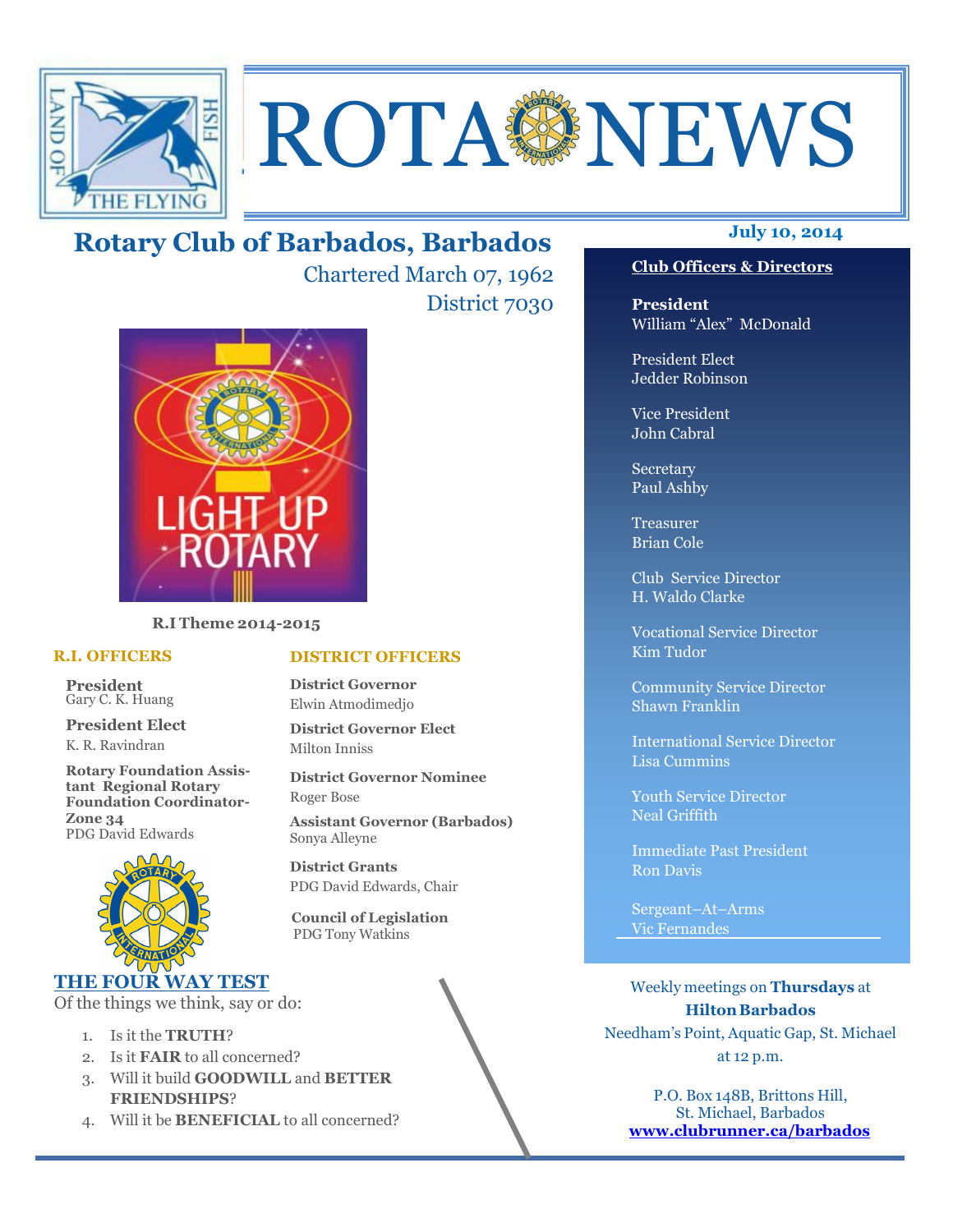#### **THE ROTARY CLUB OF BARBADOS WELCOMES ALL VISITING ROTARIANS AND GUESTS**

Last Thursday, July 03 was the First Meeting of the Rotary year 2014-15. It was a Fellowship Meeting, when Past President Roger Smith gave a synopsis of the recently concluded RI Convention, which was held in Sydney, Australia from June 01-04.

Past President John MacKenzie also made a presentation to the club of one of the Torches used from the iconic project—Barbados National Chain Link Project— November 30, 1979.

*As is the tradition with the Club, notwithstanding that the Rotary year commences on July 01, the President does not preside over meetings until he/she is inducted. That being the case with Installation scheduled for July 12, Past President Michael W. Browne presided over the meeting.* 

The Club was asked to observe a moment of silence in memory of Bert Williams the uncle of Peter Williams; who had died in Canada.

#### **Below is a Summary of the presentation by Past President Roger Smith—G'DAY from Sydney!**



The time it took to get there gave me a new appreciation of the term a "short flight" which for me is now an 8 hour flight to London (lol). 8hrs to London, 7hrs to Dubai, 14hrs to Sydney (29hrs total).

Firstly I must take a few minutes to tell you how blown away

Deborah and I were when we set our eyes on the beautiful Harbour City Sydney (Hotel in Circular Quay), water everywhere, with timely ferries moving not only tourist but busy business people from point A to B on the waterways with incredible iconic sights, the Sydney Opera House, the Sydney Bridge, Dennison Fort; etc, etc.

Sydney is lively and clean, with beautiful parks like Hyde Park (UK) and, some first class restaurants. We were fortunate to be there for Vivid Sydney where the buildings in Darling Harbour (Conference Hotel) and Sydney Harbour were lit up each night for a month with fireworks and laser light shows in the evenings. It was Amazing!

The City of Sydney opened its doors to all Rotarians with the not so popular Prime Minister of Australia Tony Abbot addressing the Opening Plenary. He was so taken back by the outstanding applause said "Thank You , I just hope that there are a lot of Australians out there too!"

He spoke really well, winning over the Aussies that were there, he even introduced his father who is now an honorary Rotarian and stated that he, Tony, was a product of a Rotary family and is a child of Rotary.

With that he made a pledge to Rotary of \$100 million Australian dollars over a period of five years to help to eradicate polio.

We were also treated to a vibrant performance by the Australian Group Human Nature who are now based in Las Vegas. They performed hits from Motown and had the crowd going wild!!!

There was also a special performance at The Sydney Opera House for 2500 Rotarians by The Sydney Symphony Orchestra on Monday, June 2nd.

The Newly appointed New South Wales premier Mike Baird also addressed the conference assuring the Australians and visitors of his commitment to Rotary.

There was Free public transport for all Rotarians on the trains, buses and ferries for the duration of the conference. (Thursday May 29<sup>th</sup> to Thursday  $5<sup>th</sup>$  June.)

For the first time since the hosting of the Sydney Olympics in 2000, the Olympic torch was lit in Honor of Rotary International, with an incredible journey across the harbour by boat rowed by the Surf Life Saving (Life Guards) across the harbour for many hours carrying the Rotary and Australian Flags and then ran into the Stadium and the Olympic torch was lit for the first time since the Olympics. This was an incredible honor and tribute paid to Rotary International.

Two World records were broken by 340 attending International Rotarians and locals with the climbing of the iconic Sydney Harbor Bridge carrying flags. The number of flags was a record and the bridge climbing, another previous record was originally 308.

# **Meeting Details**

**Thursday, July 03, 2014 Sergeant-At-Arms: Vic Fernandes** 

- **Attendance 54%**
- **Raffle \$152.00**
- **Winner Nicholle Manz– Baazaoui**
- **Fines \$216.00**

#### **Continued over**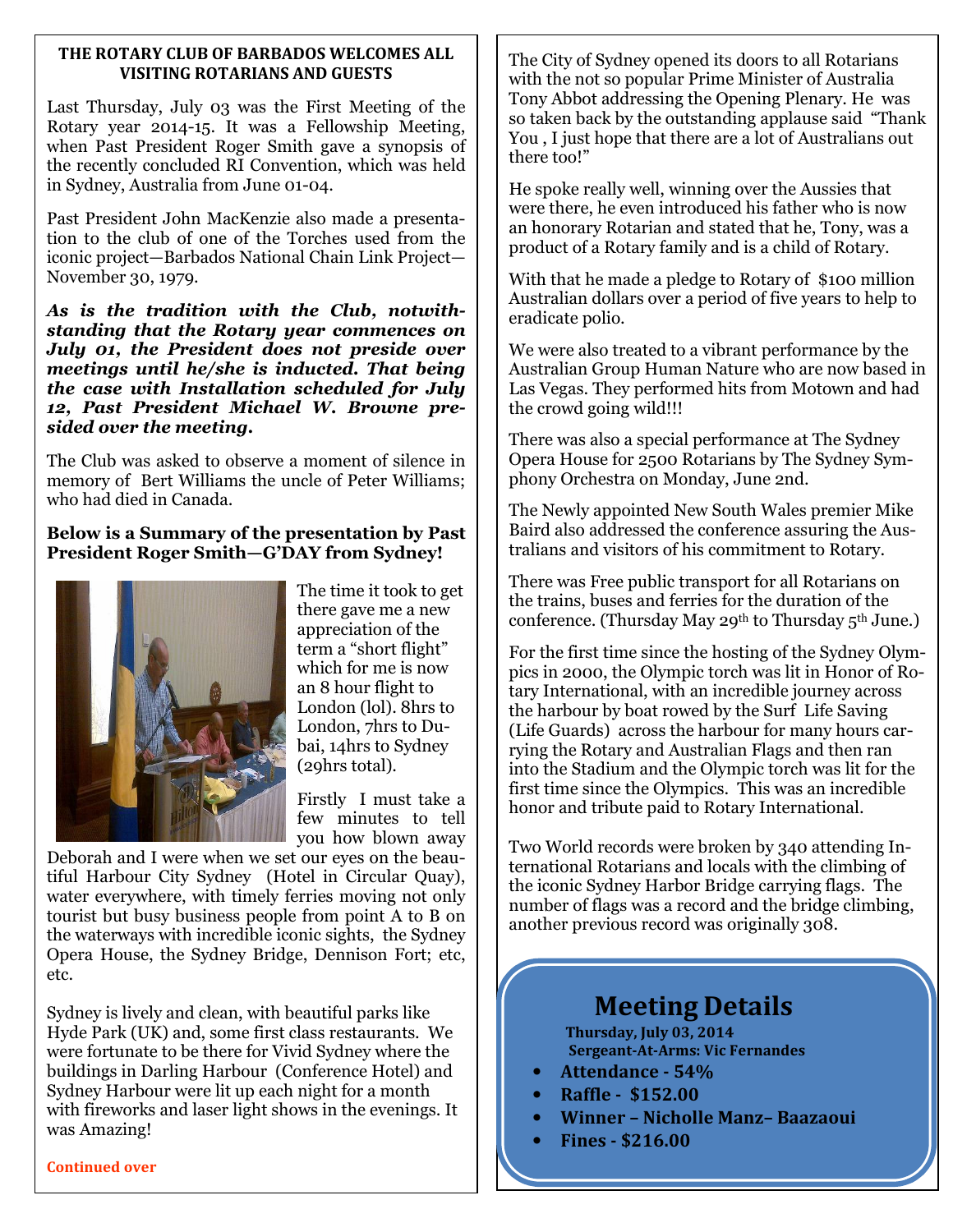#### **Past President Roger Smith—G'DAY from Sydney! continues**

Some very interesting Break Out Sessions were conducted. One in particular that will always stay in our minds – "Bringing the Fun back into Rotary" led by a Jamaican, Haresh Ramchandani, a Rotarian from The Rotary Club of Montego Bay East and an incoming DG. Some crazy ideas were offered.

A Korean Rotarian actually admitted that free Viagra was used as an incentive to lure Rotarians to attend fund raising, suggested using this ploy as a door prize for functions, free Viagra for a year. He said that you would be amazed to see who was scrambling to get tickets.

The Final Plenary focused on young people and three presentations really stood out:

Ramkumar Raju District 3230 Rotaract Representative from The Rotary Club of Chennai India -"Giving youth the opportunity - don't hold them back."

New Generations – "Now is the Time" Ronald Kawaddwa (33yrs) - District 9211 New Generations Chair, Rotary Club of Kasangati, Uganda.

Digital Learning Room- Supporting Equality through Technology. Kelsi Lopatecki Cox (Canadian), Rotary Ambassadorial Scholar, Rotary Youth Exchange Alumna and Coordinator for The Digital Learning Room.

Well to close off , the theme for the New Rotary Year is "Light Up Rotary".

We were totally impressed with the new President Gary Huang from the Rotary Club of Taipei, Taiwan. He seems like a very humble man, a man of quiet action and less words — a hands on kind of man.

In his words "It is better to light a candle than to sit down and curse the darkness".

The Year ahead should be engaging with Gary Huang at the helm.

*Gary C.K. Huang, a member of the Rotary Club of Taipei, Taiwan, is asking Rotary members to Light Up Rotary in 2014-15. In a profile for the July issue of The Rotarian magazine, Huang shows us the meaning behind the family of Rotary.*

Past President John MacKenzie made a presentation to the club of one of the Torches used from the iconic project—Barbados National Chain Link (Holding Hands)—November 30, 1979.

===================================

The story of the "Barbados National Chain Link" is recorded in the publication— 3 Decades of Rotary in Barbados—1961-1991.

*Continued over* 



The members of the head table (SAA Vic, President Alex, PP Roger and Past Secretary Roy) listened intently to ascertain how PP John acquired the Torch from a former Rotarian.

The presentation was made to PDG David Edwards who was a committee member for the 1979 Project.



**Memorabilia from the 1979 Project is now housed at The Barbados Museum and Historical Society.** 



**At the end of the meeting, just before the usual Toast to Rotary International—a very signal moment was observed as President Alex was invited to take his "Chain of Office " from meeting Chair, PP Michael W. Browne.**